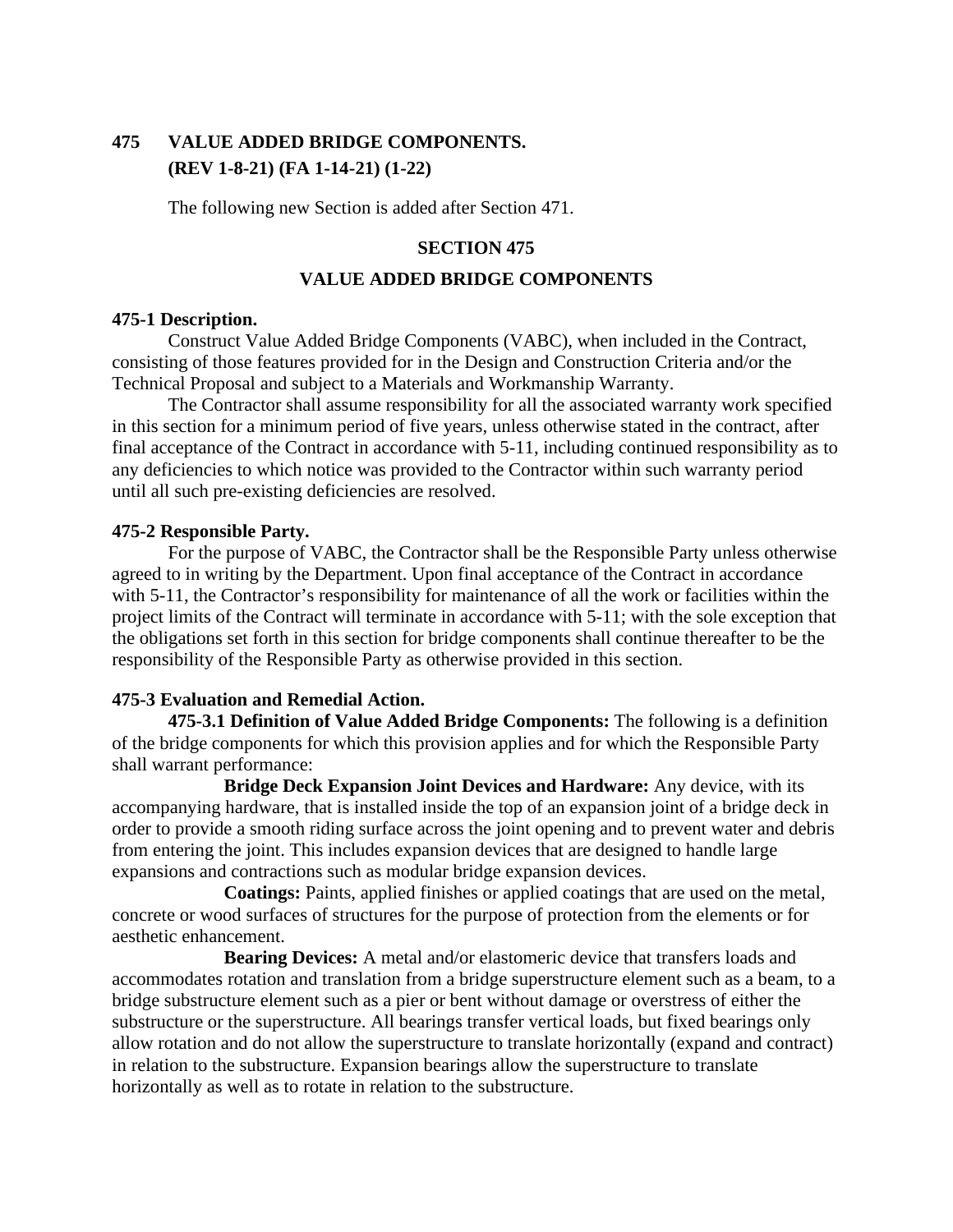**Bridge Lighting/Electrical Systems:** All electric power, electric control devices, and solar power units with accompanying hardware that are used to provide bridge navigation lighting, aesthetic lighting, and electric power for receptacles and lights used by maintenance and inspection personnel.

**Drainage Systems:** All components of the bridge deck drainage system including anchorages, hangers, pipes, couplings, bends, inlets, cleanouts and grates.

**475-3.2 Value Added Performance Period:** The Responsible Party shall warrant performance of bridge components for at least the following periods or for a longer period if offered by the Contractor in his proposal which starts on the date of final acceptance of the Contract:

- (a) Bridge Deck Expansion Joint Devices and Hardware: Armor and Hardware - 5 years, Seals - 5 years
- (b) Coatings: 5 years
- (c) Bearing Devices: 5 years
- (d) Bridge Lighting/Electrical Systems: 5 years
- (e) Drainage Systems: 5 years

**475-3.3 Deficiencies/Defects Requiring Remedial Action.** The following is a detailed description, for each type of structural component, of deficiencies/defects that will require remedial action by the Responsible Party:

**475-3.3.1 Bridge Deck Expansion Joint Devices and Hardware:** water leakage through joints; separation of the seal from the steel or concrete substrate; failure of the seal material such as cracking, chalking, scaling, peeling, or splitting; sagging of elastomeric seal; warping of the steel plate or extrusion that is detrimental to the functioning of the joint; separation of the steel plate or extrusion from the deck concrete; spalling or delamination of the deck concrete within 18 inches of either side of the joint; and any defect in modular bridge expansion joint elements including backing bars, steel extrusions, flexible membranes, proportioning bars, bushings, pins, bearings, side frames, and tracks.

**475-3.3.2 Coatings:** visible corrosion or corrosion break through; blistering, peeling or scaling of the coating; application of the coating over debris, blasting medium, mill scale or corrosion products; coating thickness less than specified by the manufacturer; damage to the paint system due to the Contractor's operations during construction; or excessive fading or chalking of the coating as determined by the paint manufacturer's performance standards for the coating in question.

**475-3.3.3 Bearing Devices:** evidence of failure of any of the elements of the bearing assembly; cracks, checks, peels or corrosion present in the protective coating of the bearing or in the neoprene of elastomeric bearings; the bearing freezes or fails to allow the bridge to move as designed; or the bearing moves out or "walks out" of its designated position and; therefore, does not perform as designed.

**475-3.3.4 Bridge Lighting/Electrical Systems:** loose, substandard or failed wiring, conduit, anchorages, expansion couplings, and junction boxes; inoperable lighting fixtures, contactors, switches or receptacles; inadequate grounding or surge protection; and defective circuit breakers, step down transformers and photo cells.

**475-3.3.5 Drainage Systems:** grates that will not stay in position as designed or that fail to collect debris as intended; leaking pipes, couplings, bends, cleanouts or inlets; anchorages and hangers that are defective or that do not function properly; unacceptable drainage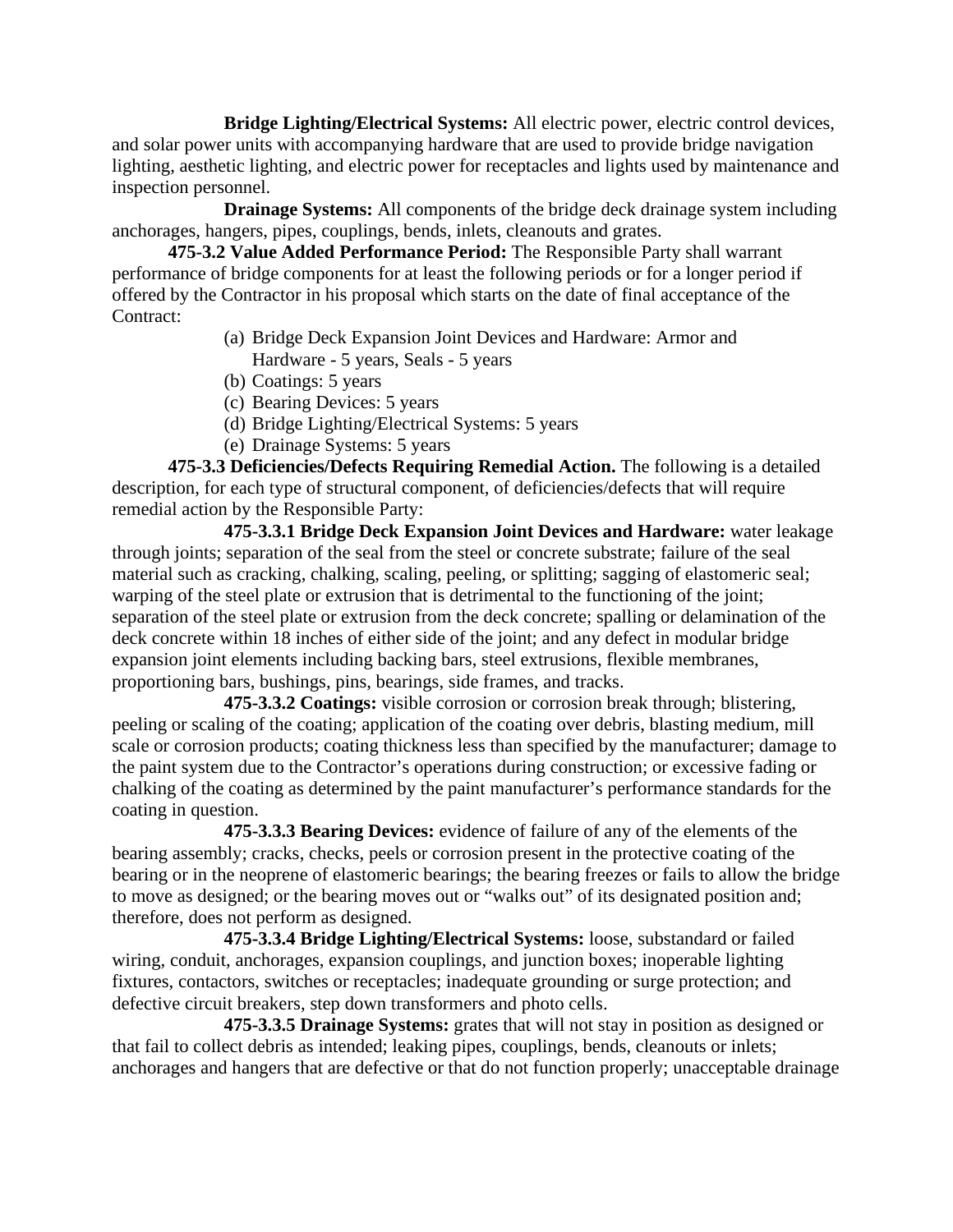discharge rates due to blockages in the system that are a result of construction defects and not solely attributable to accumulation of debris.

**475-3.4 Required Remedial Action and Response Times:** The Responsible Party will be required to remediate the deficiencies/defects described in 475-3.3, by taking the actions set forth in this provision for each type of VABC. The Responsible Party shall perform the required remedial actions within the maximum response times set forth in this provision and which start when written notification is received by the Responsible Party from the Department or when there is an emergency situation, response time starts with the Department's verbal notification which will be followed up in writing. If replacement components require a lengthy acquisition period, the maximum repair duration as specified in this provision will be extended at the Engineer's discretion. If the maximum response time will result in the Responsible Party completing the work after the performance period, as specified in 475-3.2, has expired then the expiration date for the affected structural component will automatically be extended to whichever comes first: the end of the maximum response time period or completion of the remedial action.

The Responsible Party shall complete all remedial work to the satisfaction of the Engineer.

The Statewide Disputes Review Board will resolve any disputes regarding the adequacy of the remedial work. Approval of remedial work does not relieve the Responsible Party from continuing responsibility under the provisions of this Specification.

Not less then 7 days prior to beginning any non-emergency remedial work, notify the Engineer in writing of the date when remedial work will begin. Meet the requirements of the Department's latest version of the Standard Specifications for Road and Bridge Construction when performing any remedial work.

Submit a written Work Plan to the Engineer for approval and do not begin remedial work until approval is received. The Work Plan shall describe the phases of construction that are planned and generally explain for each phase, the construction methods to be employed. In addition, the Work Plan shall list the materials that will be incorporated into the permanent VABC. For emergency situations, the Responsible Party shall discuss the Work Plan with the Engineer verbally and the Engineer will issue a temporary approval in order to allow work to begin in a timely manner. A written Work Plan as specified above will be required if the duration of the emergency remedial work extends beyond 72 hours.

Perform all remedial work at no cost to the Department.

**475-3.4.1 Bridge Deck Expansion Joint Devices and Hardware:** Damaged seals shall be removed and replaced with new seals. Seals that are displaced shall be completely removed, the joint shall be cleaned, and the seal may be reinstalled if not damaged during removal. Steel elements that are damaged, misaligned, or non-functional shall be restored to complete and full functionality. Remedial action for joint defects that represent an immediate traffic safety hazard (an emergency condition) shall begin within 4 hours of notification and work shall progress without interruption, 24 hours a day, until the immediate traffic safety hazard has been eliminated. Any remaining remedial work shall be completed as a non-emergency condition. For defects that may become a safety hazard in the near future, such as loose joint armor, remediation shall begin after 4 hours or as determined by the Engineer and shall be completed within 90 days. For all other defects, remediation shall be completed within 180 days.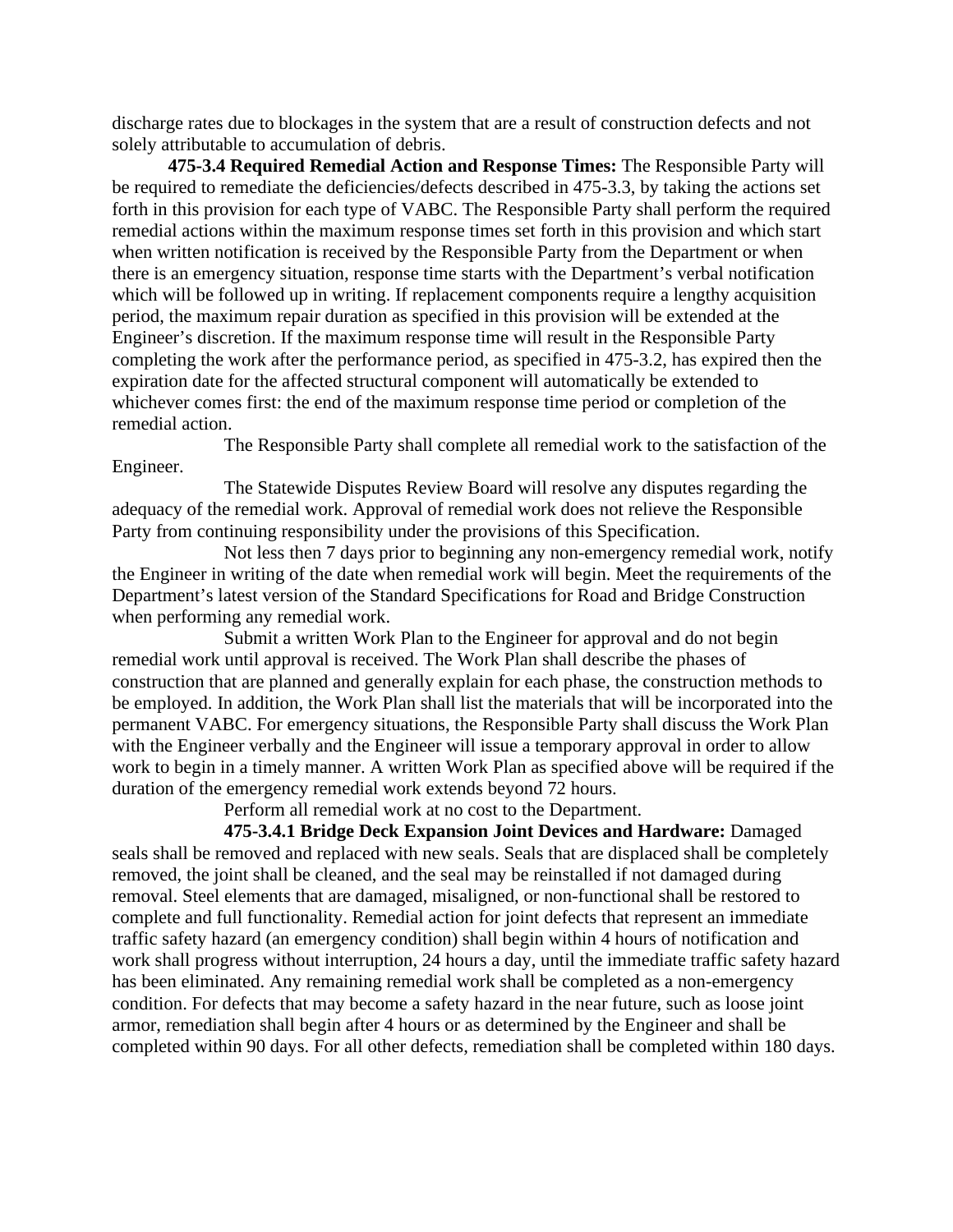**475-3.4.2 Coatings:** Repair or restore coatings as recommended in writing by the coating manufacturer's technical advisors with concurrence of the Engineer. Remediation shall be completed within 180 days.

**475-3.4.3 Bearing Devices:** Bearings shall be removed and replaced with new bearings or with approval of the Engineer, be restored to new condition and be reinstalled. Remediation shall be completed within 30 days if the structure is displaying any sign of immediate structural damage to any element other than the bearing device/s due to a bearing device defect. All other bearing device defects shall be corrected within 90 days.

**475-3.4.4 Bridge Lighting/Electrical Systems:** Navigation lights shall be restored immediately (emergency situation) and the Responsible Party may use a temporary system if the permanent lighting cannot be restored immediately. If, after verbal notification of failure by the Department, the Responsible Party states that it cannot respond immediately to a navigation light failure then the Department will respond at the Responsible Party's expense. Aesthetic and inspection lighting shall be restored within 90 days. Defective electrical components that are isolated such as receptacles, photo cells or surge protectors, and that are not causing an entire electrical system to malfunction, shall be corrected within 120 days.

**475-3.4.5 Drainage Systems:** Replace or repair defective grates. Permanently repair any system leaks. Full drainage discharge rates shall be restored if reduced drainage discharge rates exist due to construction defects or other system deficiencies that occurred because of substandard construction practices. Repair or replace any nonfunctional or defective anchorages and hangers. Remedial action for drainage deficiencies that represent an immediate traffic safety hazard (an emergency condition) shall begin within 6 hours of notification by the Department and work shall progress without interruption, 24 hours a day, until the immediate traffic safety hazard has been eliminated. Any remaining remedial work shall be completed as a non-emergency condition. For all other deficiencies, remediation shall be completed within 180 days.

## **475-4 Notification of Deficiencies/Defects and Inspections.**

The Department will identify deficiencies/defects in a written report that will be transmitted to the Responsible Party along with an official notification of required remedial action if warranted. The Department will also transmit copies of periodic bridge deficiency reports to the Responsible Party as they become available so that the Responsible Party can be aware of a deteriorating condition that may not require immediate remediation but that could give the Responsible Party an opportunity to perform an optional, more economical, preventive action. If an "Emergency Situation" exists, Responsible Party notification shall be provided verbally by the Department with written follow-up. In either case, the Responsible Party shall perform remedial actions in accordance with 475-3.4. If the Responsible Party fails to, or provides notification that it is unable to, begin work within the time designated in 475-3.4 or if the Responsible Party notifies the Department that it is unable to perform an acceptable remedial action, then the Department reserves the right to perform the remedial action at the Responsible Party's expense.

### **475-5 Disputes Resolution.**

A Statewide Disputes Review Board dedicated to the resolution of value added disagreements will be utilized to resolve any and all disputes that may develop as a result of the administration and enforcement of this specification. The Responsible Party and the Department acknowledge that use of the Statewide Disputes Review Board is required and the determinations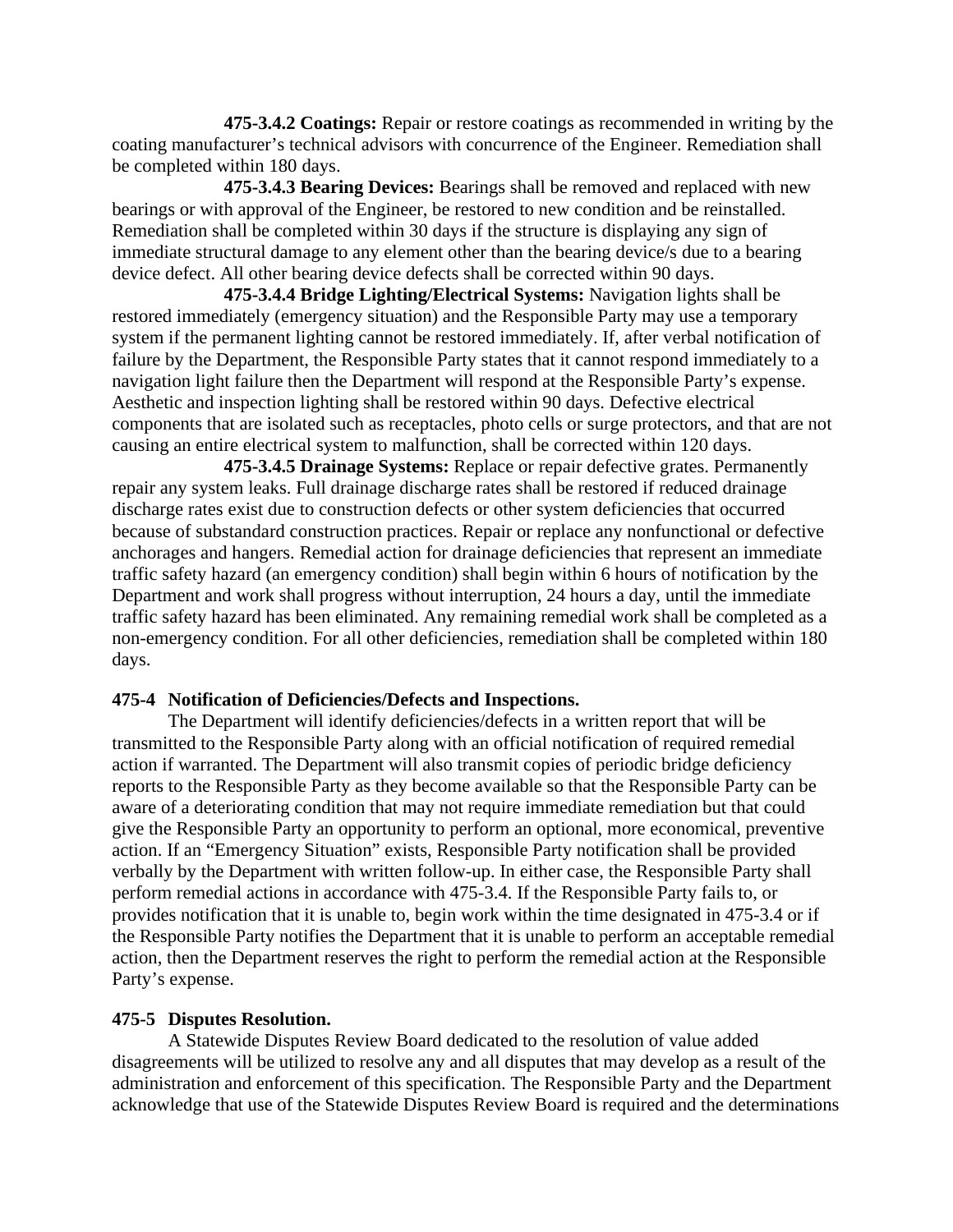of the Board for disputes arising out of this VABC specification will be binding on both the Responsible Party and the Department, with no right of appeal by either party.

Any and all Board meetings after final acceptance of the Contract in accordance with 5- 11, shall be requested and paid for by the Responsible Party. The Department will reimburse the Responsible Party for all fees associated with meetings.

### **475-6 Value Added Work.**

During the value added performance period, the Responsible Party shall perform all necessary remedial work described in the Contract. Should an impasse develop in any regard as to the need for remedial work or the extent required, the Statewide Disputes Review Board will render a final decision.

The value added obligation for VABC will not apply to deficiencies if any of the following factors are found to be beyond the control of the Responsible Party: determination that the deficiency was due to the failure of other features not a part of the Contract; determination that the deficiency was the responsibility of a third party performing work not included in the contract or was the responsibility of an individual(s) that is not under the control of the Responsible Party or Contractor; or determination that the deficiency was caused by an act or event after final acceptance of the project, such as storm damage or vehicle impact, that is not under the control of the Responsible Party or Contractor.

### **475-7 Failure to Perform.**

Should the Responsible Party fail to satisfactorily perform any remedial action, or fail to compensate the Department for any remedial action performed by the Department, as determined by the Statewide Disputes Review Board to be the Responsible Party's responsibility, the Department shall suspend, revoke or deny the Responsible Party's certificate of qualification under the terms of Section 337.16(d)(2), Florida Statutes, until the remedial work has been satisfactorily performed or full and complete payment for the remedial work is made to the Department. In no case shall the period of suspension, revocation, or denial of the Contractor's certificate of qualification be less than six (6) months. Should the Responsible Party choose to challenge the Department's notification of intent for suspension, revocation or denial of qualification and the Department's action is upheld, the Responsible Party shall have its qualification suspended for a minimum of six (6) months or until the remedial action is satisfactorily performed, whichever is longer.

The remedial work is not an obligation of the Contractor's bond required by Section 337.18, Florida Statutes.

#### **475-8 Traffic Control.**

During remedial action operations, perform all signing and traffic control in accordance with the current edition of the Department's Design Standards, Traffic Control through Work Zones. Provide Maintenance of Traffic (MOT) during remedial work at no additional cost to the Department. For non-emergency remedial work, the Engineer must approve all lane closures and traffic control plans in advance and notification of lane closures shall be made to the Engineer 5 days in advance. For emergency remedial work and if the Responsible Party requests it, the Department will provide temporary MOT until the Engineer approves the Responsible Party's Traffic Control Plan. If MOT is requested, the Responsible Party shall reimburse the Department for all temporary MOT costs. In addition, if the urgency of the remedial work is such that the Department must provide MOT immediately and without delay prior to contacting the